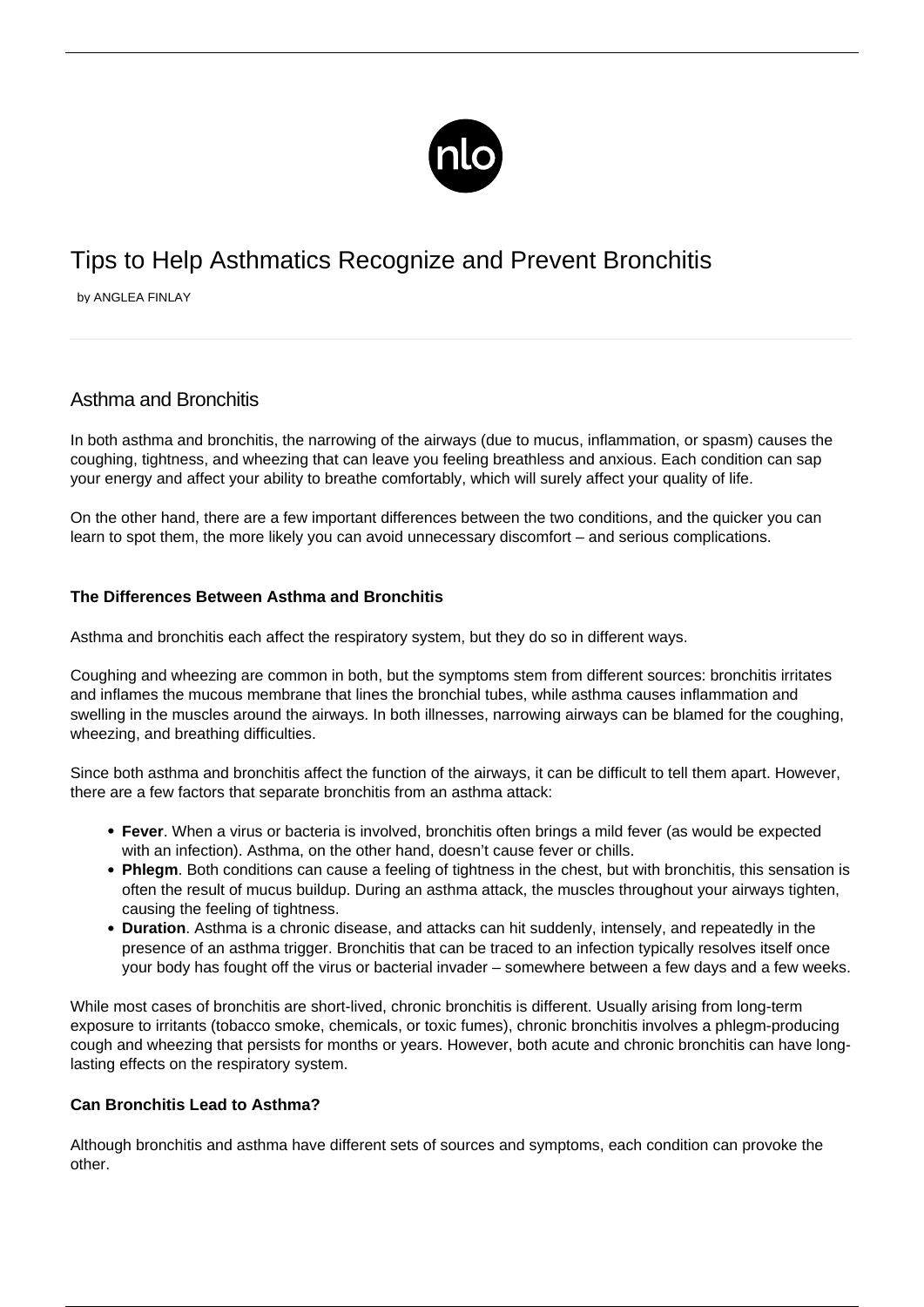It's no surprise that chronic bronchitis can worsen your [asthma symptoms](/symptoms-asthma/) if you already suffer from asthma, but even bronchitis caused by a virus can interfere with the long-term health and function of your airways.

In some cases, a bad case of viral bronchitis can actually change the airways, leaving you prone to asthma attacks for the rest of your life, regardless of whether or not you have an infection.

Asthma can make you more vulnerable to bronchial infections because your airways are more sensitive to irritation and inflammation. If an asthma sufferer does contract bronchitis, it can cause deep and lasting discomfort, perhaps even leading to chronic asthmatic bronchitis – a serious condition that requires ongoing treatment.

#### **Spotting and Treating Asthmatic Bronchitis**

Simply put, asthmatic bronchitis occurs when an asthma patient contracts bronchitis. However, the manifestation of the illness isn't always so simple, and treatment isn't always straightforward.

Be aware of new or intensifying asthma symptoms – if your wheezing, coughing, mucus production, or energy levels are worsening, it's fair to suspect that bronchitis may be complicating your asthma.

Types of symptoms and their severity can differ, so you and your doctor will build a treatment plan around your particular discomforts and general state of health:

#### **Take Care of Immediate Symptoms**

If your doctor suspects a bacterial infection, they will prescribe a course of antibiotics, but more often a virus is to blame. In the case of a viral infection, the aim is to ease the symptoms until the virus runs its course.

Acetaminophen (Tylenol) or ibuprofen (Advil) can relieve chest pain, aches, and fever that comes with your airway inflammation. Cough medicines are sometimes helpful, but since coughing is one way your body can rid the mucus and eradicate the infection, your doctor may decide it's not a good idea to suppress the cough with medicine.

Also, warm, humid air is a natural decongestant: a few drops of eucalyptus oil in a bowl of hot water can help open up and soothe your airways as you breathe in the steam.

#### **Prevent Further Discomfort**

In many cases of asthmatic bronchitis, a short-acting bronchodilator will help to open the deepest level of your airways for easier breathing, and your doctor may suggest a new prescription or your usual bronchodilator paired with inhaled corticosteroids for better results.

Additionally, chest percussion and postural drainage techniques can help to loosen mucus so you can expel it more quickly. If your bronchitis is severe, your doctor may decide to that steroid drugs or supplemental oxygen are necessary to prevent complications.

#### **Tips to Help Asthmatics Prevent Bronchitis**

Nobody is immune to the bacteria and viruses responsible for most respiratory infections, but some people are better at dodging the threat. Smart precautions during cold and flu season are important, but you should also take steps to keep your surroundings clean and free of irritants all year round:

- [Don't smoke](/smoking-and-asthma/), and stay away from people who do.
- Get a flu shot every year. The flu is a powerful respiratory illness that can complicate your lung health and asthma symptoms.
- Consider a pneumonia shot, if your age or another health condition puts you at greater risk.